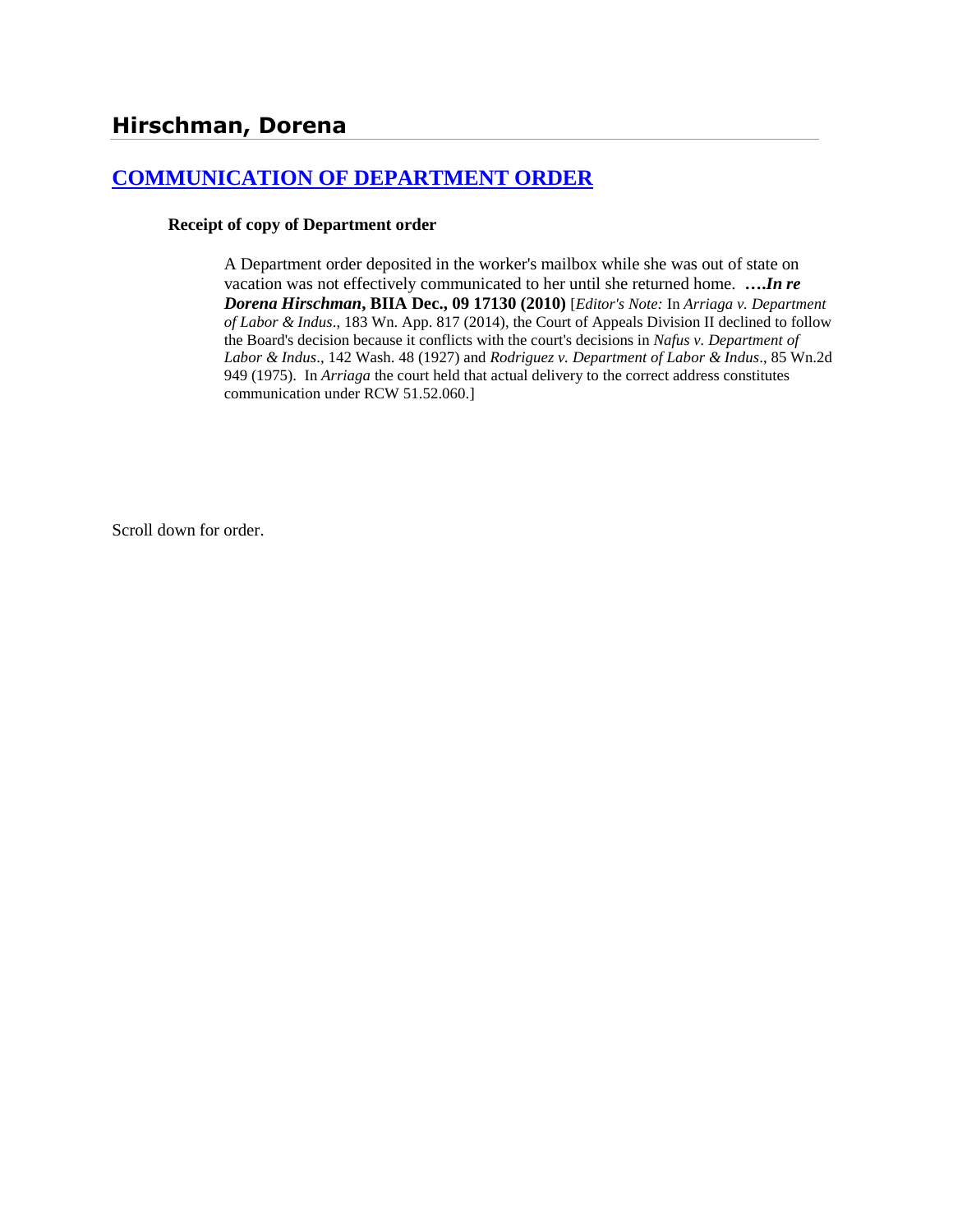## **BEFORE THE BOARD OF INDUSTRIAL INSURANCE APPEALS STATE OF WASHINGTON**

**)**

**) ) )**

**IN RE: DORENA R. HIRSCHMAN ) DOCKET NO. 09 17130**

**ORDER VACATING PROPOSED DECISION AND ORDER AND REMANDING APPEAL FOR FURTHER PROCEEDINGS**

**CLAIM NO. SB-57046**

APPEARANCES:

Claimant, Dorena R. Hirschman, by Law Office of James Rolland, P.S., per Carroll G. Rusk, Jr.

Self-Insured Employer, Grays Harbor Community Hospital, by Pratt Day & Stratton, PLLC, per Nancy Thygesen Day

The claimant, Dorena R. Hirschman, filed an appeal with the Board of Industrial Insurance Appeals on July 15, 2009, from an order of the Department of Labor and Industries dated May 7, 2009. In this order, the Department ended time-loss compensation benefits as paid to February 3, 2009, and closed the claim without further award for time-loss compensation or permanent partial disability. The appeal is **REMANDED FOR FURTHER PROCEEDINGS.**

## **DECISION**

As provided by RCW 51.52.104 and RCW 51.52.106, this matter is before the Board for review and decision. The claimant filed a timely Petition for Review of a Proposed Decision and Order issued on February 23, 2010, in which the industrial appeals judge dismissed Dorena R. Hirschman's appeal of the Department order dated May 7, 2009. The self-insured employer filed a response to claimant's Petition for Review on March 31, 2010. All contested issues are addressed in this order.

The Board has reviewed the evidentiary rulings in the record of proceedings and finds that no prejudicial error was committed. The rulings are affirmed. The sole issue in this appeal is whether Ms. Hirschman filed her appeal with this Board within sixty days from the date that a copy of the May 7, 2009 Department order was "communicated" to her, as required by RCW 51.52.060(1)(a). Based on our review of the facts and the applicable law, we conclude that Ms. Hirschman's appeal was timely filed.

1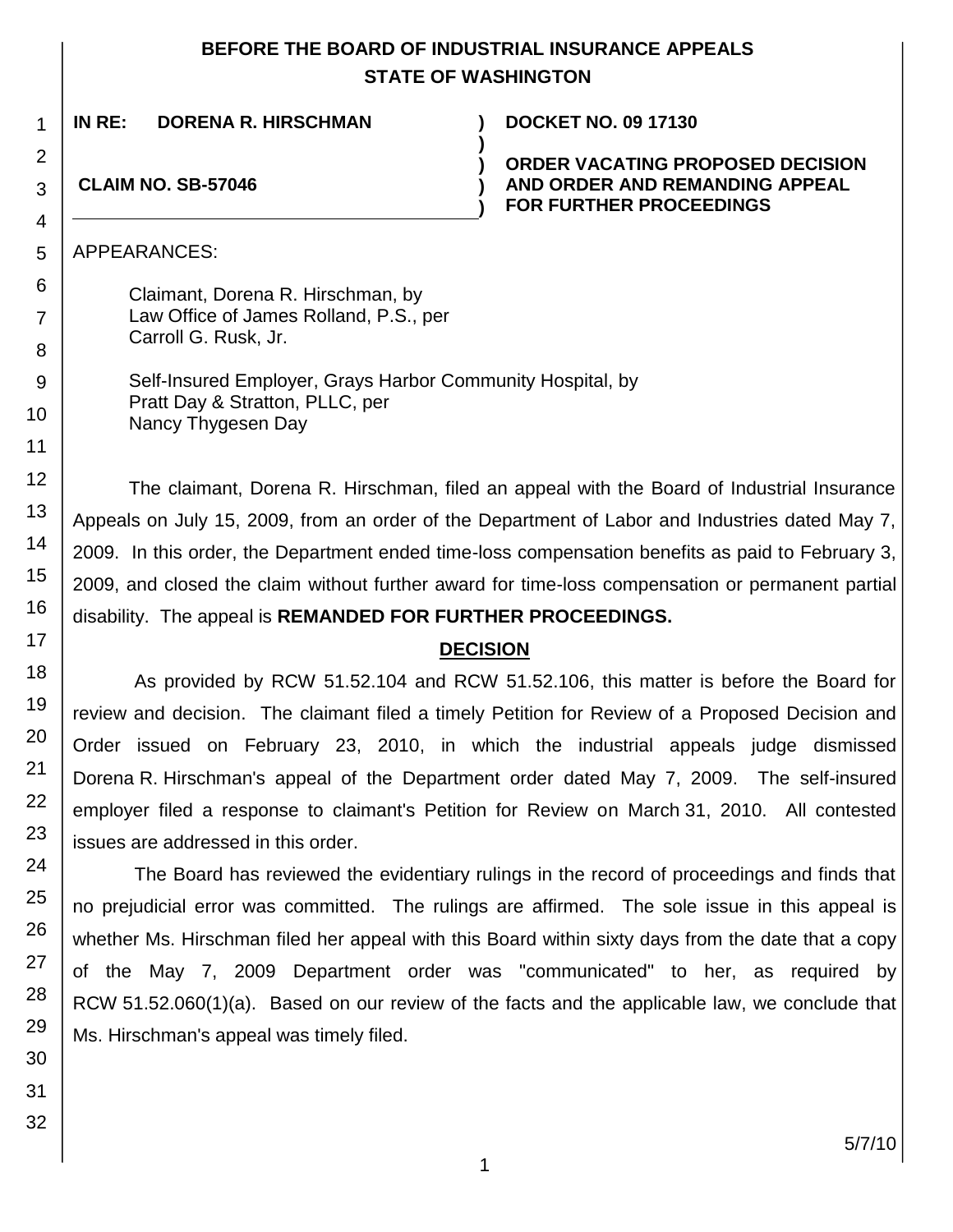1 2 3 The relevant facts are not in dispute. On May 7, 2009, the Department issued an order in which it closed Ms. Hirschman's claim. The order was mailed to Ms. Hirschman's Montesano, Washington home address no later than May 8, 2009.

4

5

6

7 8 On May 10, 2009, Ms. Hirschman left her home for a trip to Oregon and California. The May 7, 2009 closing order had not yet arrived at her home. Ms. Hirschman returned home from her trip late Sunday, May 17, 2009 but did not read the May 7, 2009 Department order until May 18, 2009. On July 14, 2009, Ms. Hirschman placed a letter in the U.S. Mail, in which she appealed the May 7, 2009 Department order. Her appeal was received at the Board on July 15, 2009.

9 10 11 12 The self-insured employer contends that the order was communicated to Ms. Hirschman when it reached her mailbox, regardless of whether Ms. Hirschman was home to receive and read it. Ms. Hirschman argues that the order could not be communicated until she had returned home and had the opportunity to read the letter. We agree with Ms. Hirschman's position.

13 14 15 16 17 18 19 20 21 Our decision is based on an analogous case, *In re Lance D. Hawthorne,* Dckt. No. 02 15875 (August 26, 2003). The question in *Hawthorne* was whether a Petition for Review of the Proposed Decision and Order in Mr. Hawthorne's appeal had been filed within 20 days of the date that he was presumed to have received the decision. This Board initially issued an order finding the Petition for Review was untimely filed, but later granted the Petition for Review based on a declaration received from Mr. Hawthorne. In the declaration, Mr. Hawthorne explained that he had been out of town and had not received the Proposed Decision and Order until he returned home from his trip. His Petition for Review had been filed within 20 days of the date that he returned home. We considered this a timely filing, per RCW 51.52.104.

22 23 24 25 26 27 We find Ms. Hirschman's situation indistinguishable from that of Mr. Hawthorne. RCW 51.52.104 and RCW 51.52.060(1)(a) each require aggrieved parties to file their challenges within a specific time frame that starts with the date of "communication." In the case of a Department "order, decision or award," the protest must be filed within 60 days of communication. RCW 51.52.060(1)(a). Challenges to a proposed decision of the Board must be filed within 20 days of communication. RCW 51.52.104.

28 29 30 31 Applying the ruling in *Hawthorne* to Ms. Hirschman's case, we conclude that the Department order was not communicated to her until she returned home on May 17, 2009. Her appeal, placed in the U.S. Mail on July 14, 2009, was therefore timely. Ms. Hirschman is entitled to a decision on the merits of her appeal to the Department's May 7, 2009 closing order.

32

2